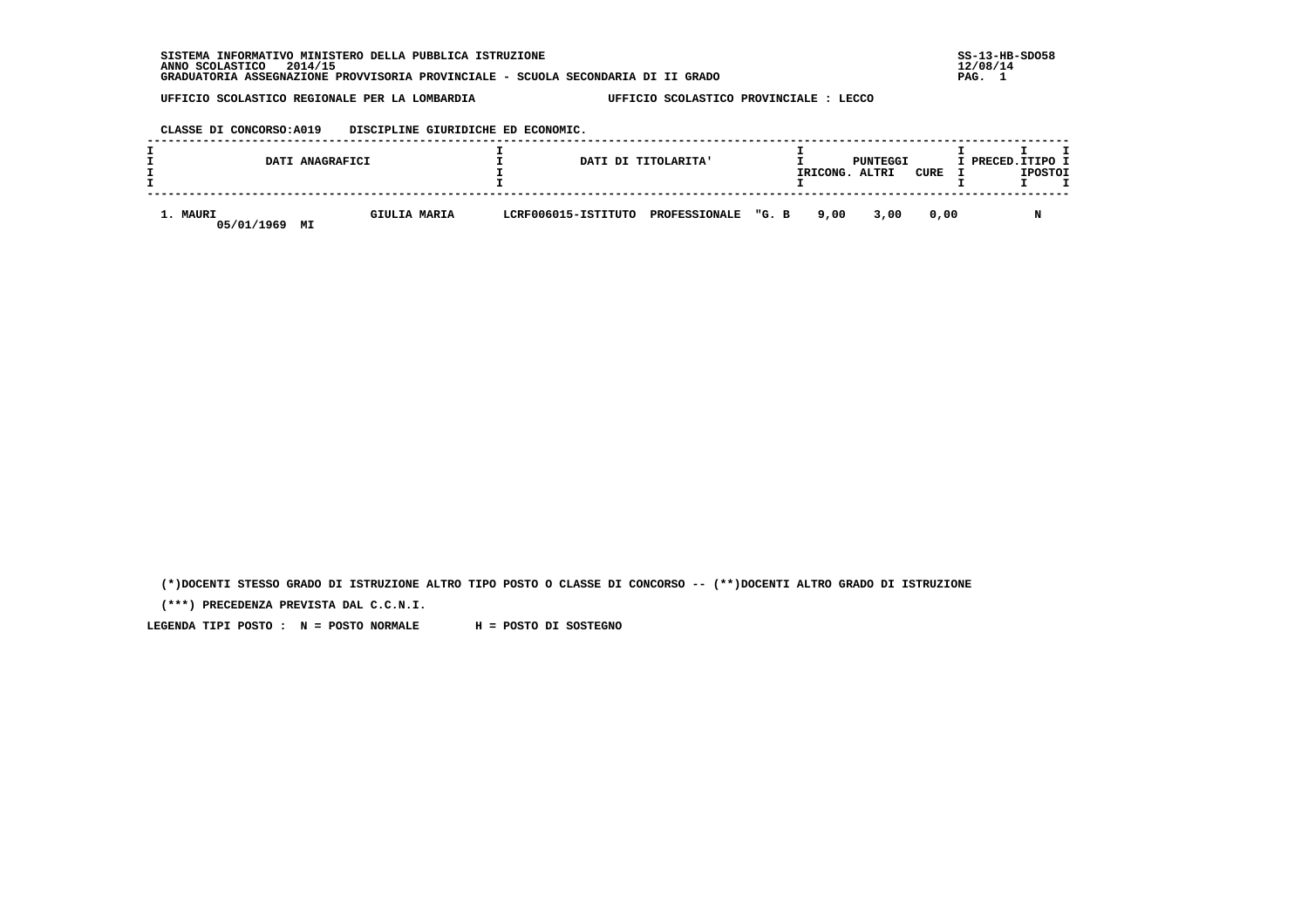### **CLASSE DI CONCORSO:A025 DISEGNO E STORIA DELL'ARTE**

|                                      | DATI ANAGRAFICI     | DATI DI TITOLARITA'     | IRICONG. | PUNTEGGI<br>ALTRI | CURE | I PRECED.ITIPO I | <b>IPOSTOI</b> |  |
|--------------------------------------|---------------------|-------------------------|----------|-------------------|------|------------------|----------------|--|
| 1. BRAGANTI<br>27/10/1960<br>$\star$ | <b>MARINA</b><br>LC | LCTD003017-"MARCO POLO" | 6,00     | 0,00              | 0,00 |                  |                |  |

 **(\*)DOCENTI STESSO GRADO DI ISTRUZIONE ALTRO TIPO POSTO O CLASSE DI CONCORSO -- (\*\*)DOCENTI ALTRO GRADO DI ISTRUZIONE**

 **(\*\*\*) PRECEDENZA PREVISTA DAL C.C.N.I.**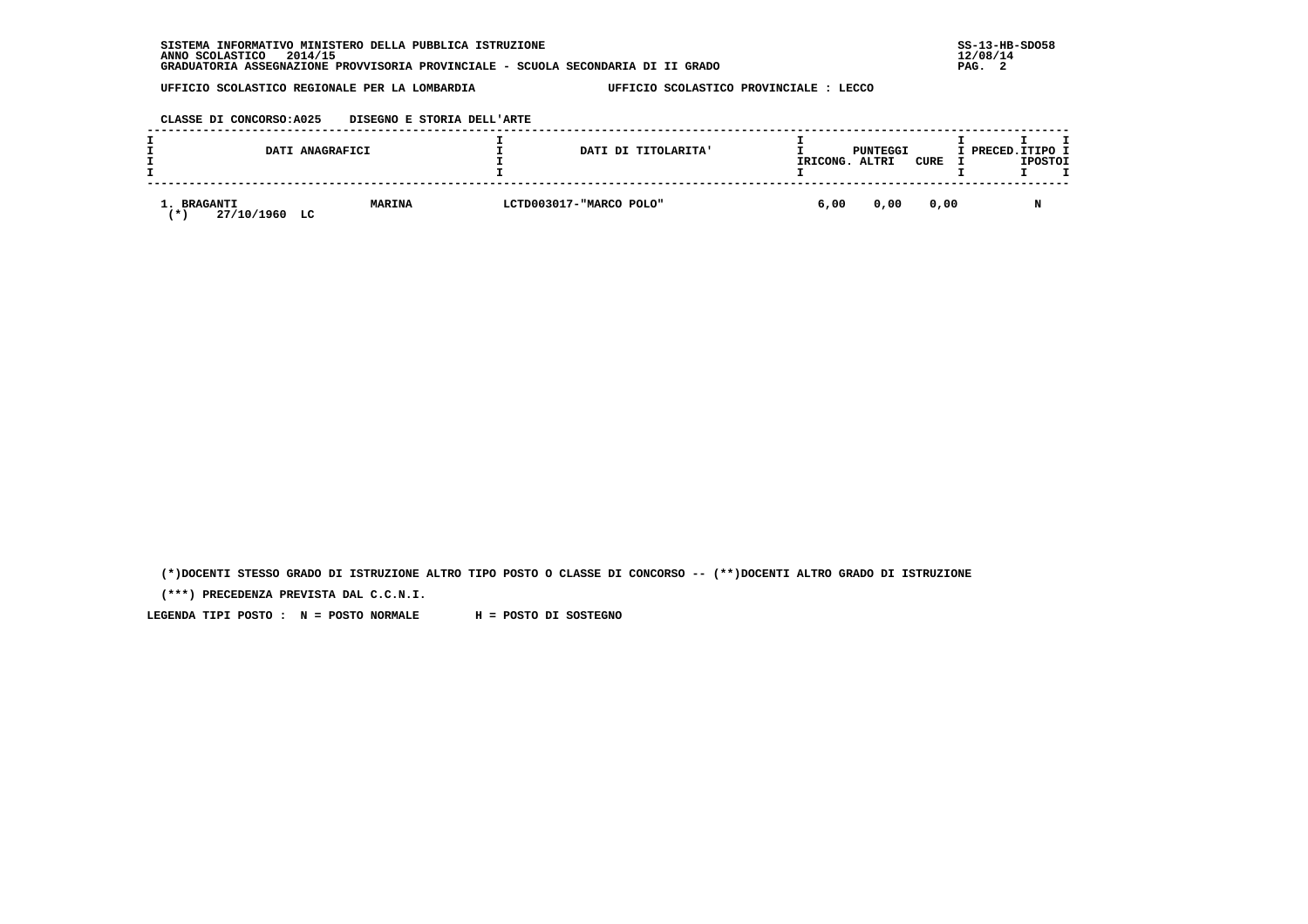| CLASSE DI CONCORSO:A029 | EDUCAZIONE FISICA II GRADO |  |  |
|-------------------------|----------------------------|--|--|
|                         |                            |  |  |

|                             | DATI ANAGRAFICI |                  |  | DATI DI TITOLARITA'                      |       | PUNTEGGI<br>IRICONG. ALTRI | CURE | I PRECED.ITIPO I | <b>IPOSTOI</b> |  |
|-----------------------------|-----------------|------------------|--|------------------------------------------|-------|----------------------------|------|------------------|----------------|--|
| 1. RENDA<br>11/11/1965 CZ   |                 | VINCENZO MARTINO |  | LCPC00701G-I.I.S.S. "A. GREPPI"          | 16,00 | 10,00                      | 0,00 | ***              | N              |  |
| 2. MAZZARELLA<br>22/05/1961 | CЕ              | <b>ROSA</b>      |  | LCTD00801A-I.T.C.G.AMM.FIN.MARK.-COST.NI | 6,00  | 0,00                       | 0,00 |                  | N              |  |

 **(\*)DOCENTI STESSO GRADO DI ISTRUZIONE ALTRO TIPO POSTO O CLASSE DI CONCORSO -- (\*\*)DOCENTI ALTRO GRADO DI ISTRUZIONE**

 **(\*\*\*) PRECEDENZA PREVISTA DAL C.C.N.I.**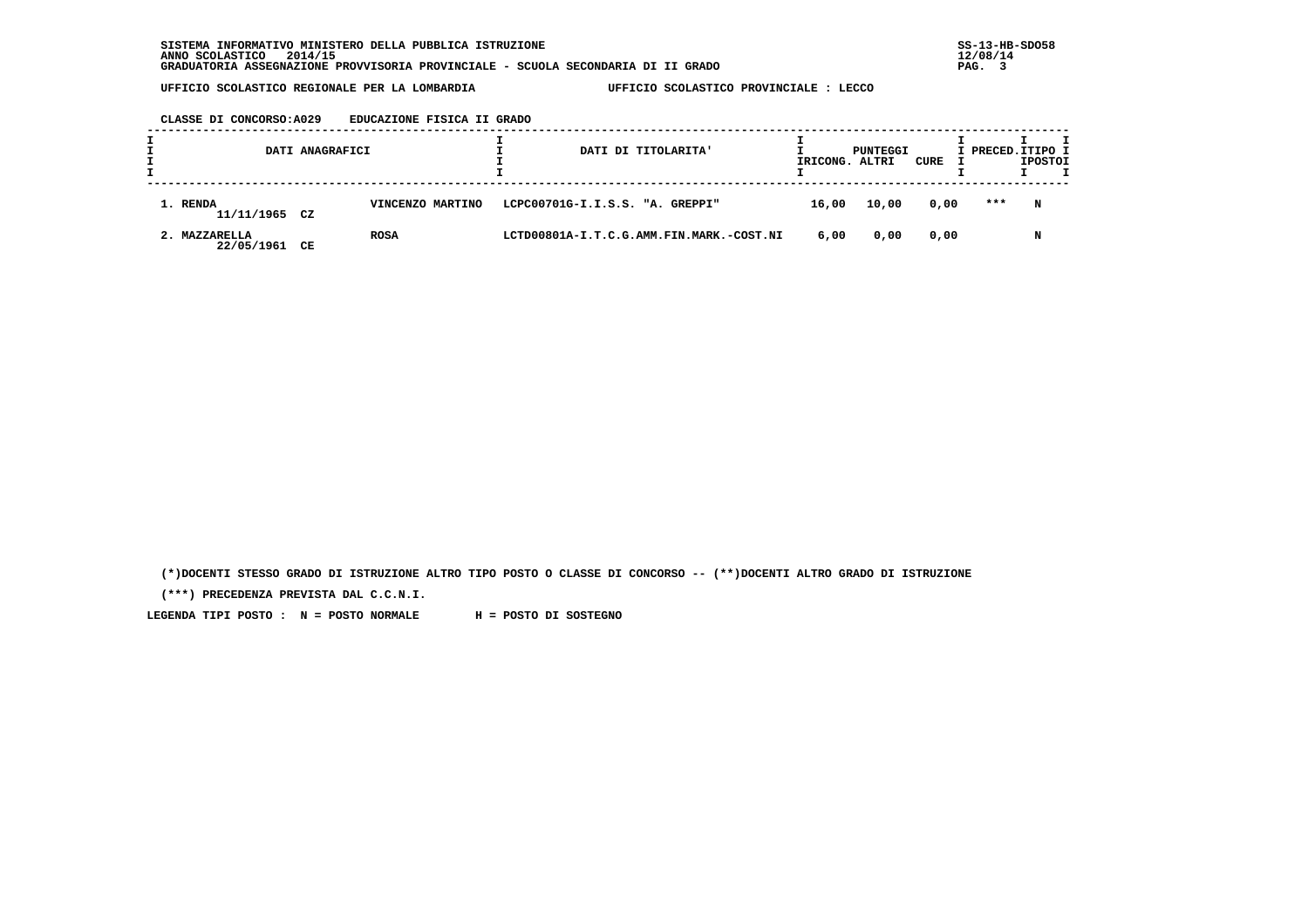| INFORMATIVO MINISTERO DELLA PUBBLICA ISTRUZIONE<br><b>SISTEMA</b>                | $SS-13-HE$ |
|----------------------------------------------------------------------------------|------------|
| 2014/15<br>ANNO SCOLASTICO                                                       | 12/08/14   |
| GRADUATORIA ASSEGNAZIONE PROVVISORIA PROVINCIALE - SCUOLA SECONDARIA DI II GRADO | PAG.       |

 **CLASSE DI CONCORSO:A047 MATEMATICA**

|                               | DATI ANAGRAFICI | DATI DI TITOLARITA'     | IRICONG. | PUNTEGGI<br>ALTRI | CURE | I PRECED.ITIPO I | <b>IPOSTOI</b> |  |
|-------------------------------|-----------------|-------------------------|----------|-------------------|------|------------------|----------------|--|
| 1. SALINA<br>29/09/1973<br>LC | <b>MARIANNA</b> | LCTD003017-"MARCO POLO" | 12,00    | 6,00              | 0,00 |                  |                |  |

 **(\*)DOCENTI STESSO GRADO DI ISTRUZIONE ALTRO TIPO POSTO O CLASSE DI CONCORSO -- (\*\*)DOCENTI ALTRO GRADO DI ISTRUZIONE**

 **(\*\*\*) PRECEDENZA PREVISTA DAL C.C.N.I.**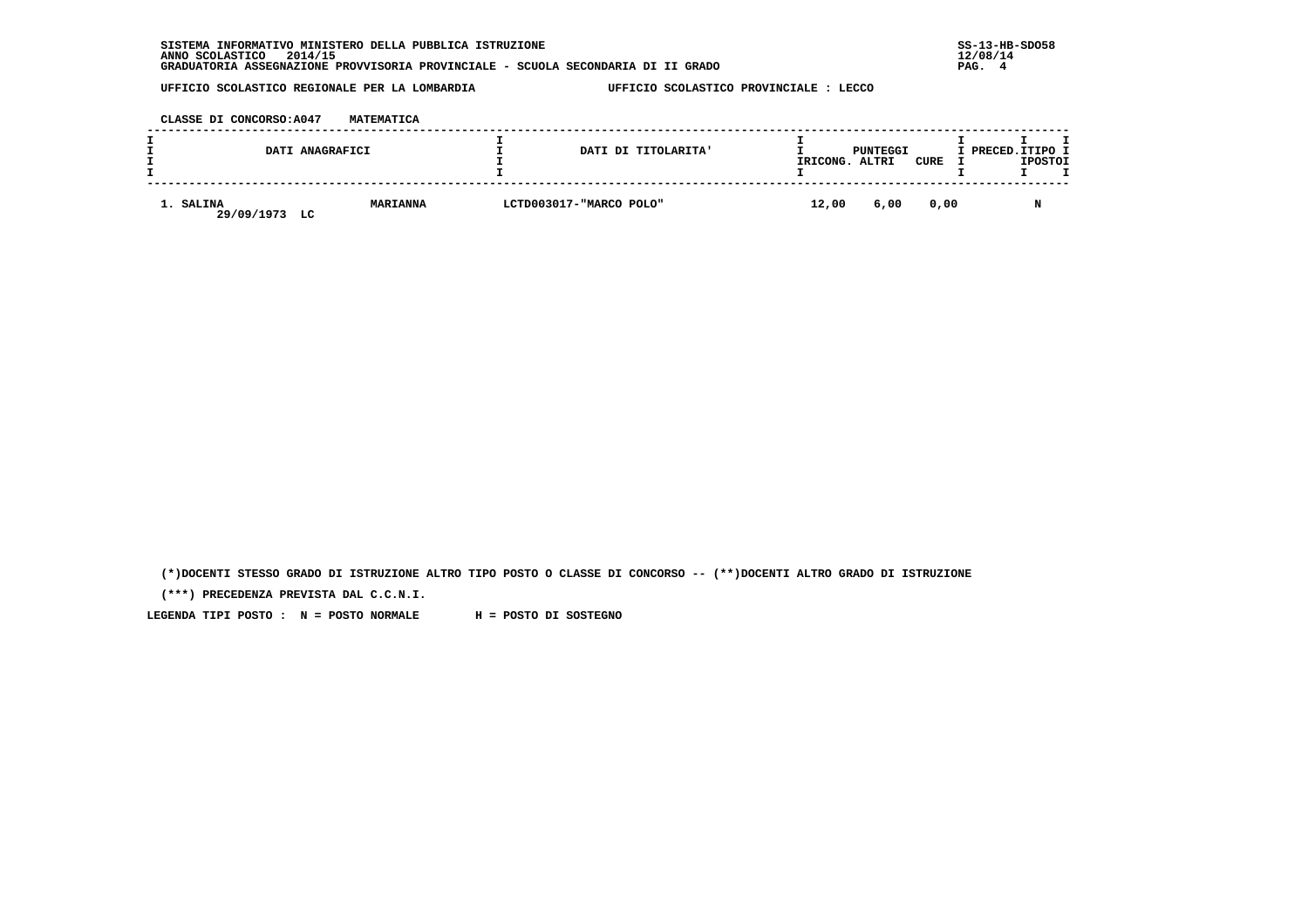| INFORMATIVO MINISTERO DELLA PUBBLICA ISTRUZIONE<br><b>SISTEMA</b>                | $SS-13-HE$ |
|----------------------------------------------------------------------------------|------------|
| 2014/15<br>ANNO SCOLASTICO                                                       | 12/08/14   |
| GRADUATORIA ASSEGNAZIONE PROVVISORIA PROVINCIALE - SCUOLA SECONDARIA DI II GRADO | PAG.       |

 **CLASSE DI CONCORSO:A050 LETTERE IST.ISTR.SECOND. DI II GR.**

|                                        | DATI ANAGRAFICI |                  |  | DATI DI TITOLARITA'           | IRICONG. | PUNTEGGI<br>ALTRI | CURE | I PRECED. ITIPO I | <b>IPOSTOI</b> |  |
|----------------------------------------|-----------------|------------------|--|-------------------------------|----------|-------------------|------|-------------------|----------------|--|
| 1. SCRIVANO<br>11/12/1969<br><b>**</b> | CS              | <b>GABRIELLA</b> |  | LCMM80503G-A.MANZONI - DERVIO | 9,00     | 3,00              | 0,00 |                   |                |  |

 **(\*)DOCENTI STESSO GRADO DI ISTRUZIONE ALTRO TIPO POSTO O CLASSE DI CONCORSO -- (\*\*)DOCENTI ALTRO GRADO DI ISTRUZIONE**

 **(\*\*\*) PRECEDENZA PREVISTA DAL C.C.N.I.**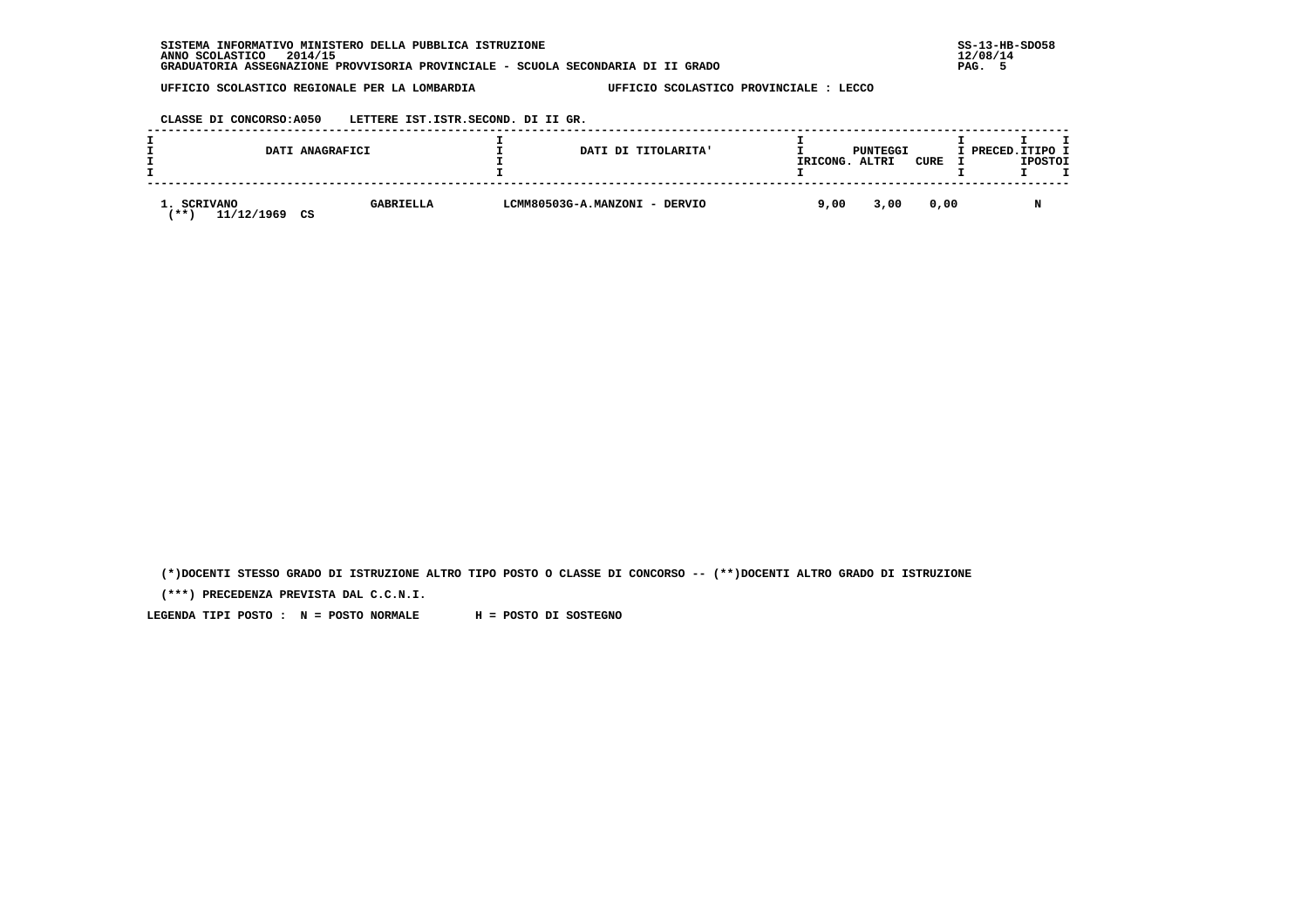**CLASSE DI CONCORSO:A060 SC.NA.,CH.,GEOG.,MIC.**

|                              | DATI ANAGRAFICI |                  | DATI DI TITOLARITA'            | IRICONG. ALTRI | PUNTEGGI | CURE | I PRECED.ITIPO I | <b>IPOSTOI</b> |  |
|------------------------------|-----------------|------------------|--------------------------------|----------------|----------|------|------------------|----------------|--|
| 1. MAGGIONI<br>09/05/1968 LC |                 | MONICA           | LCPS00201G-VITTORIO BACHELET   | 9,00           | 3,00     | 0,00 | ***              | N              |  |
| 2. FISOGNI<br>12/04/1965     | CO.             | <b>CRISTIANA</b> | LCRC02000L-GRAZIELLA FUMAGALLI | 12,00          | 6,00     | 0,00 |                  | N              |  |

 **(\*)DOCENTI STESSO GRADO DI ISTRUZIONE ALTRO TIPO POSTO O CLASSE DI CONCORSO -- (\*\*)DOCENTI ALTRO GRADO DI ISTRUZIONE**

 **(\*\*\*) PRECEDENZA PREVISTA DAL C.C.N.I.**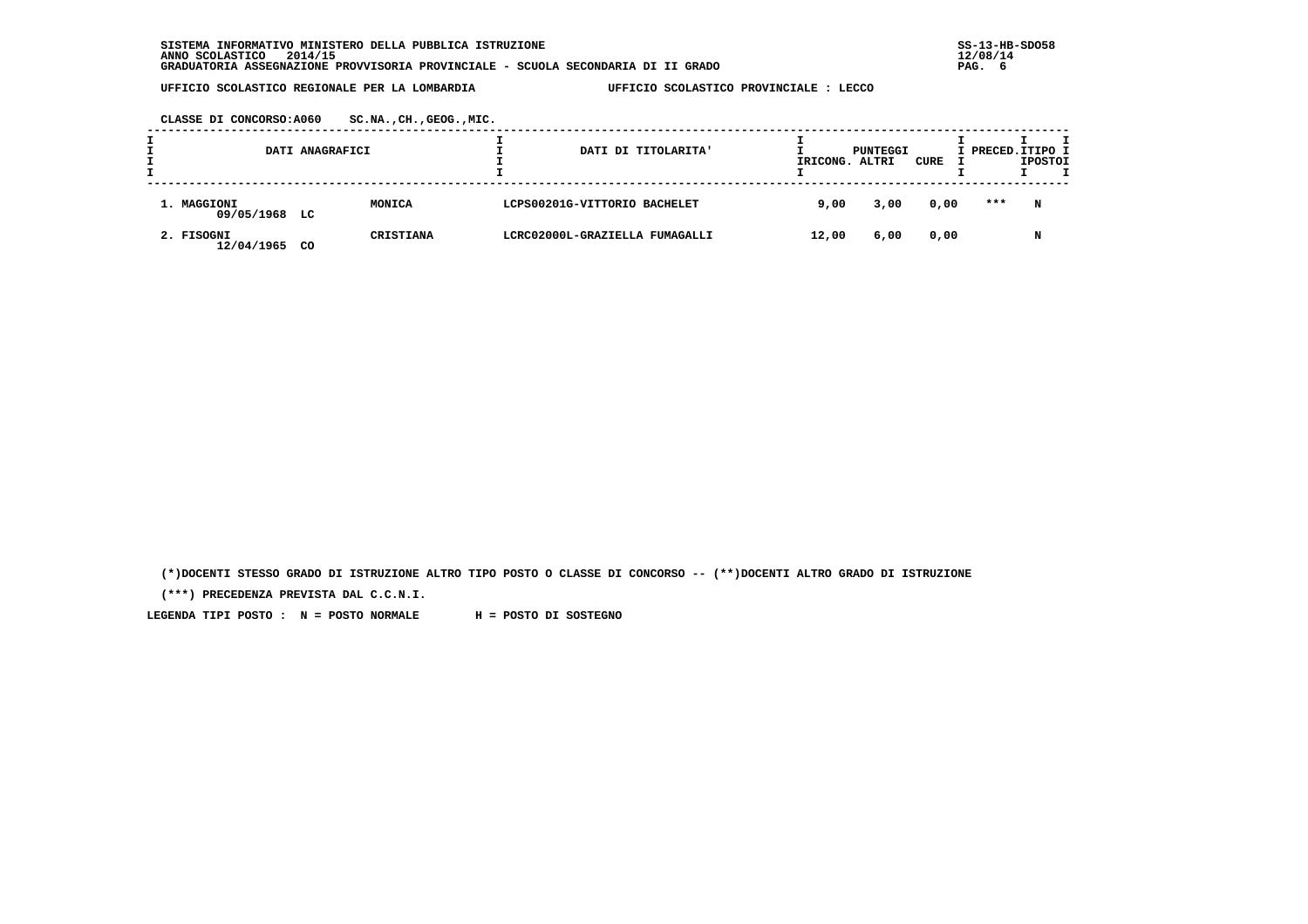| INFORMATIVO MINISTERO DELLA PUBBLICA ISTRUZIONE<br><b>SISTEMA</b>                | $SS-13-HE$ |
|----------------------------------------------------------------------------------|------------|
| 2014/15<br>ANNO SCOLASTICO                                                       | 12/08/14   |
| GRADUATORIA ASSEGNAZIONE PROVVISORIA PROVINCIALE - SCUOLA SECONDARIA DI II GRADO | PAG.       |

 **CLASSE DI CONCORSO:A061 STORIA DELL'ARTE**

|                                 | DATI ANAGRAFICI | DATI DI TITOLARITA'     | IRICONG. | PUNTEGGI<br>ALTRI | CURE | I PRECED.ITIPO I | <b>IPOSTOI</b> |  |
|---------------------------------|-----------------|-------------------------|----------|-------------------|------|------------------|----------------|--|
| 1. BRAGANTI<br>27/10/1960<br>LC | <b>MARINA</b>   | LCTD003017-"MARCO POLO" | 6,00     | 0,00              | 0,00 |                  |                |  |

 **(\*)DOCENTI STESSO GRADO DI ISTRUZIONE ALTRO TIPO POSTO O CLASSE DI CONCORSO -- (\*\*)DOCENTI ALTRO GRADO DI ISTRUZIONE**

 **(\*\*\*) PRECEDENZA PREVISTA DAL C.C.N.I.**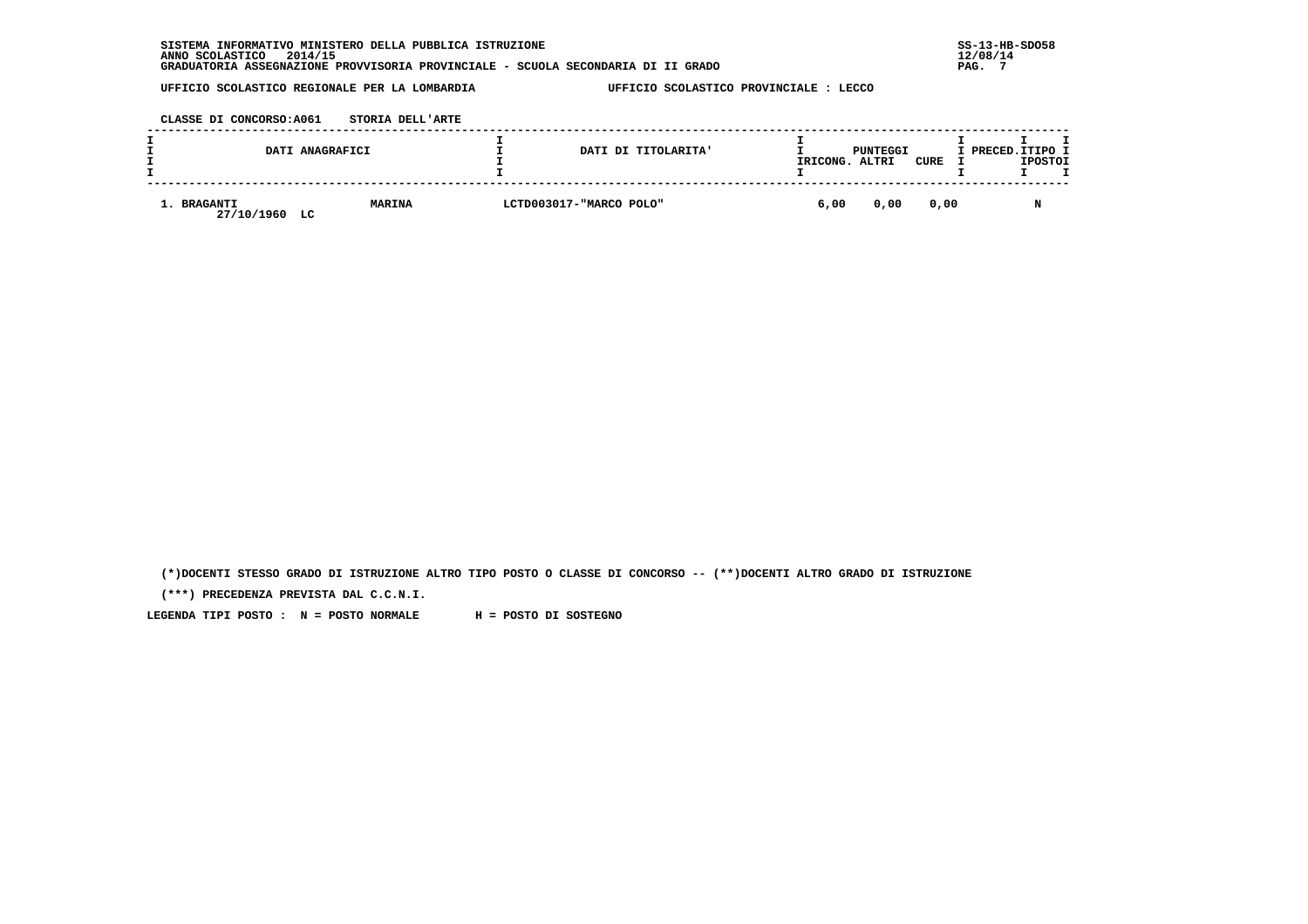**CLASSE DI CONCORSO:A346 LINGUA E CIV. STRANIERA (INGLESE)**

|                          | DATI ANAGRAFICI          | DATI DI TITOLARITA'            | IRICONG. | PUNTEGGI<br>ALTRI | CURE | I PRECED.ITIPO I<br><b>IPOSTOI</b> |
|--------------------------|--------------------------|--------------------------------|----------|-------------------|------|------------------------------------|
| 1. ROTTINO<br>03/01/1965 | <b>MARIA PALMA</b><br>ME | LCRC01101V-I.I.S.S. "G.PARINI" | 9,00     | 3,00              | 0,00 |                                    |

 **(\*)DOCENTI STESSO GRADO DI ISTRUZIONE ALTRO TIPO POSTO O CLASSE DI CONCORSO -- (\*\*)DOCENTI ALTRO GRADO DI ISTRUZIONE**

 **(\*\*\*) PRECEDENZA PREVISTA DAL C.C.N.I.**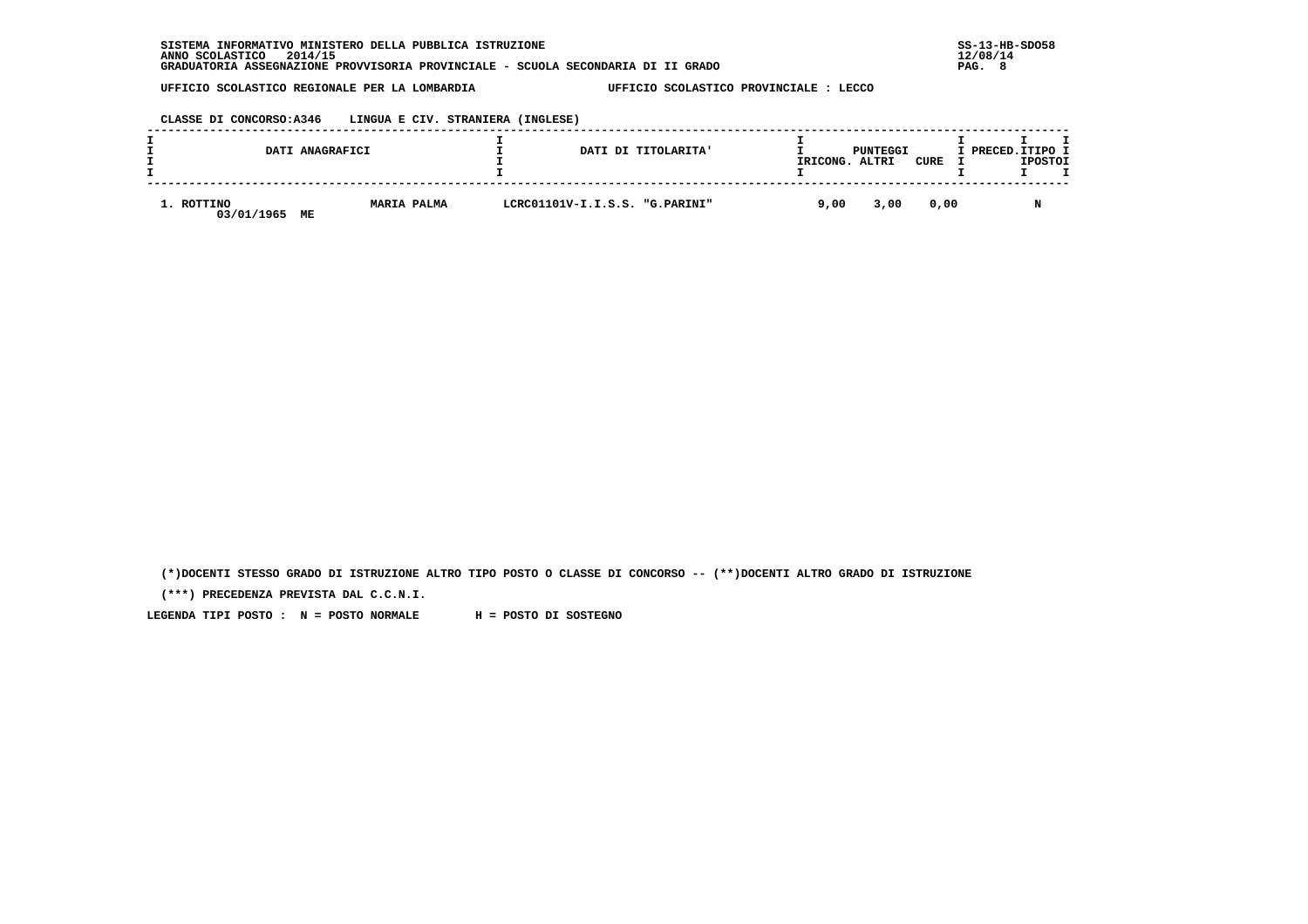### **CLASSE DI CONCORSO:C300 LAB. DI INFORMATICA GESTIONALE**

|                                          | DATI ANAGRAFICI         |  | DATI DI TITOLARITA'           | PUNTEGGI<br>IRICONG.<br>ALTRI<br>CURE |      |      | I PRECED.ITIPO I<br><b>IPOSTOI</b> |   |  |
|------------------------------------------|-------------------------|--|-------------------------------|---------------------------------------|------|------|------------------------------------|---|--|
| <b>GIORDANO</b><br>29/03/1975<br>$\star$ | <b>ELISABETTA</b><br>EE |  | LCTF00101T-I.T.I.S. DI MERATE | 6,00                                  | 0,00 | 0,00 |                                    | N |  |

 **(\*)DOCENTI STESSO GRADO DI ISTRUZIONE ALTRO TIPO POSTO O CLASSE DI CONCORSO -- (\*\*)DOCENTI ALTRO GRADO DI ISTRUZIONE**

 **(\*\*\*) PRECEDENZA PREVISTA DAL C.C.N.I.**